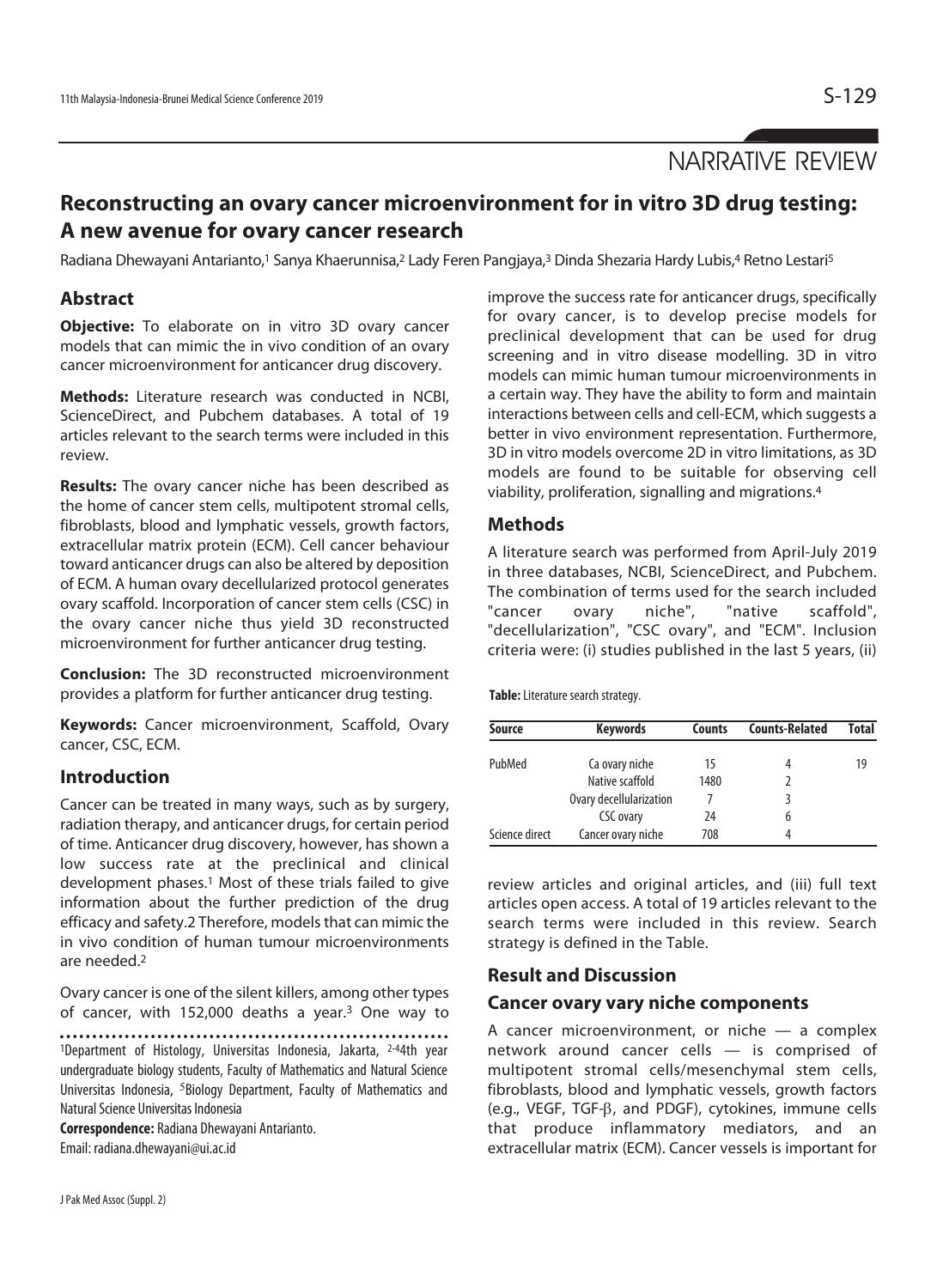cancer cells activity i.e. proliferation, migration, invasion of ECM and metastasize to distant organs. ECM and cancer vessels are supported by Cancer-Associated-Fibroblast (CAF).<sup>6</sup> A cancer alternative therapeutic approach targeting cancer niche may provide a more effective cancer treatment by working against the tumour cells, the ECM, cancer vessels and CAF.6,7

Cancer cells invade through dense ECM by degrading the surrounding tissue and creating paths to escape with the use of proteases. Matrix metalloproteinase (MMPs) is the most significant group of enzymes involved in ECM remodelling and collagen along with other proteins in ECM degradation. In epithelial ovarian cancer (EOC), ECM is actively modulated by MMPs leading to tumour progression, whereas further dysregulation is inhibited by tissue inhibitors of metalloproteinases (TIMPs).8 Several MMPs were highly expressed in eight ovarian cancer cell lines.<sup>9</sup>

MMP-1, which has dominant roles in the degradation of types I, II, and III collagen, has been found to be positively correlated with tumour cell migration and invasion. Ovary cancer cells secrete angiogenic factors and growthregulated oncogene-alpha. These factors act on CXCR1/2 endothelial receptors which in turn induce proteaseactivated receptor-1 (PAR1). PAR1 subsequently activates MMP-1.9

The alteration of MMPs expression and the modulation of cell-ECM interaction are regulated by transforming growth factor beta induced (TGFBI) and secreted protein acid rich in cysteine (SPARC). TGFBI is the secreted ECM protein which stabilizes microtubule activity during ovarian cancer cells proliferation to the paclitaxel treatment. The sensitization occurs via integrin-mediated FAK and RhoA activation which stabilizes microtubule activity. SPARC is an upstream regulator of TGFBI. SPARC can also interact with collagen type I. This interaction is necessary for collagen fibrillogenesis. SPARC directly interacts with and organizes TGFBI into a mature fibrillar from within the ECM. Since SPARC is secreted into the extracellular tumour microenvironment and is required for TGFBI fibrillar deposition, its expression may indirectly influence a chemotherapy response. Interestingly, both normal and cancer cells elicit growth inhibition when exposed to extracellular-derived SPARC, but only cancer cells undergo increased apoptosis.10

## **ECM composition effect in cancer progression**

The composition of ECM can predict the prognosis of the tumour, as ECM acts as a reservoir of growth factors. Under normal conditions, ECM is divided into the interstitial matrix, the connective tissue (stroma)-formed by stromal cells, and the basal membrane — a specialized layer at the base of the epithelial and/or endothelial cells. ECM composition, biomechanics and anisotropy are different in each tissue and organ. In cancer conditions, changes in growth factors and ECM components provide tumour cells and the microenvironment with signals for sustained proliferation, growth promotion, cell death resistance, replicative immortality, angiogenesis induction and invasive progression toward metastasis.11,12

Ovarian cancer cells need to aggregate and attach to the mesothelial lining to establish metastasis. These initial steps in ovarian cancer progression, as well as the molecules involved in ovarian cancer cell adhesion, are still poorly understood. There is increasing evidence that molecules in the extracellular matrix (ECM) displayed adhesive properties as shown in the tumour stroma. The tumour cells altered specific tumour niches to facilitate metastasis. Overexpression of Chondroitin-Sulfate-E, a 4,6 sulfated glycosaminoglycan produced by ovarian cancer cells, increases their adhesive properties and are associated with metastatic lesions.12

## **3D in vitro models for anticancer drug discovery**

In recent years, 3D in vitro models for anticancer drug discovery have been commonly used in comparison with animal models and 2D in vitro models. Animal models (e.g. tumour-xenograft-mice) are used to evaluate tumour growth, cellular transformation, metastasis, and other tumour cell activities. However, a high cost, standardized animal lab facility and animal handling, in addition to ethical considerations, restricted the use of animal models. 2D in vitro models are quicker to set up, inexpensive, and simple. However, even with these benefits, the 2D in vitro models failed to illustrate a human tumour microenvironment.5 An in vivo environment, for example a human tumour microenvironment, has interaction between cells and extracellular matrices (ECMs), which 2D in vitro models do not have due to the growth condition of 2D cells. Cancer cells that are grown on this 2D surface lose the signalling pathway that makes the responses for cell proliferation, migration, differentiation and other cell regulations different from the in vivo condition. It can be said that 2D in vitro models are not biologically representative of human tumour microenvironments, and do not represent the growing tumour cells.1

Synthetic 3D microenvironments could revert the tumour microenvironment, thus providing a boost in antitumour response. In immunotherapy studies, T cell therapy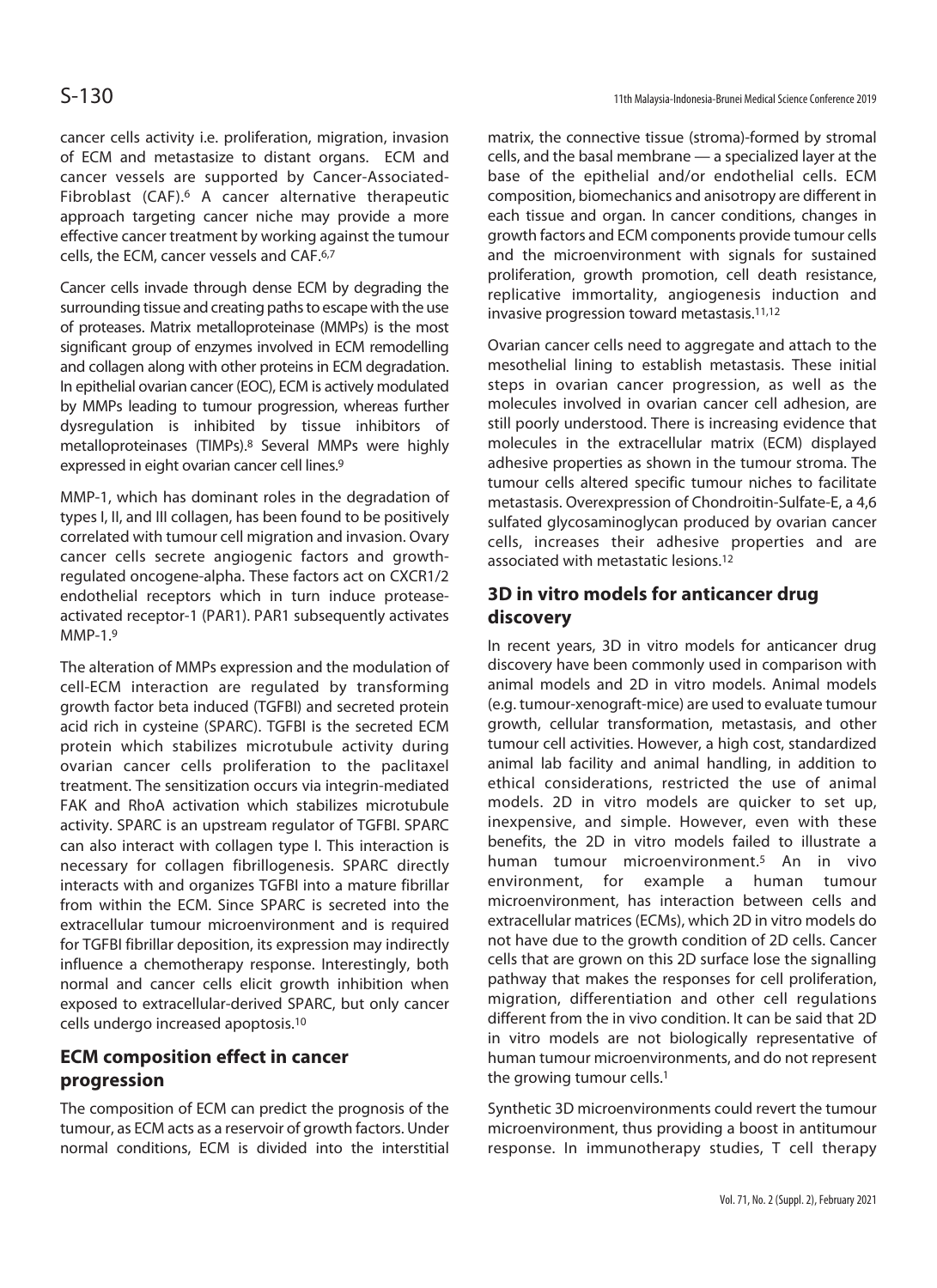showed long-lasting survival benefits limited to a small population of patients in various solid cancer types. The most important limiting factor is the systemic delivery which delivered only small proportions of T cells to the tumour microenvironment. Local immunomodulation using 3D biomaterial-based scaffolds reversed the microenvironment of the tumour. This 3D in vitro model using biomaterial-based scaffolds could be used for sustained delivery of immunomodulator and boosted the antitumour response in tumour mincroenvironment.<sup>13</sup> These synthetic immune niches have been developed rapidly and used to modulate the immune response. 3D in vitro models, like VITVO, have the in - vivo environment that acts as a bridge between animal models and 2D in vitro models. The variety of these 3D in vitro models enable toxicology and preclinical testing or preclinical anticancer drug testing.4 Another synthetic immune niche to develop is the tumour-draining lymph nodes (TDLNs) which is a main site for proliferation of anticancer T cells. Relatively, this synthetic immune niche can be built with a 3D scaffold model. These 3D in vitro models are similar to the native cancer's immune niches.4,13

3D in vitro models were divided into with scaffold and without scaffold (non-scaffold).<sup>5</sup> Scaffold based culture established a structural support for cellular attachment and tissue development. The scaffold was also able to function as mold so that a cells' characteristics and functions appeared in native condition. Scaffold based 3D cultures are derived from natural and synthetic materials. Commonly used natural materials are derived from ECM components such as collagen, fibronectin, gelatin and laminine. Polymers, titanium and peptides are some of the synthetic materials that are used.14

The 3D spheroid culture, hanging drop method, low adhesion plates and bioreactors are methods of nonscaffold based cultures. In 3D spheroid culture, there are multicellular aggregates by which cells form their own extracellular matrix components. An appropriate technique to produce 3D spheroid cultures fulfil the following criteria: the efficiency of 3D spheroid formation, spheroid sizes and shapes, cellular physiology and assessment.5

## **Ovary cancer tissue decellularisation as 3D cancer niche model**

Ideal scaffolds that mimic cancer microenvironments originate from the decellularisation of cancer tissue, and are referred to as native scaffolds. Ovary scaffold literature encompasses work related to the preservation of fertility by the decellularisation of ovaries and further establishment of ovary tissue engineering. Methods of decellularisation are physical, chemical, and enzymatic, and solubilize nucleic and cellular components.15 Decellularisation methods are used to eliminate the cellular component from ECM with less damage to the structure and chemical technique. Physical decellularisation techniques comprises of freeze-thawed organ or tissue, sonication of organ or tissue, and grinding of organ or tissue. The physical technique minimizes the use of toxic chemicals in the decellularisation process. However, it is more disruptive to ECM structure. Enzymatic decellularisation techniques used a combination of enzymes which digested the ECM structure. Each of decellularisation methods have advantages and disadvantages. Optimized decellularisation protocol required a combination of physical, chemical and enzymatic techniques. Example of the protocol begins with repetitive freeze-thawed which is then followed by immersion in 1% Triton-X and 0.5% SDS and ends with DNase I digestion. Liu et al. in 2017 demonstrated that this combination is able to decellularise porcine ovary tissue while preserving the function of ECM for further ovary function after in vivo transplantation. Another decellularisation protocol on mouse ovary tissue was used in combination with chemical decellularisation.15,16

Chemical decellularisation uses detergents such as sodium lauryl ester sulfate (SLES), Sodium deoxycholate solution (SDC), ionic detergent sodium deoxy sulfate (SDS), and Triton-X. Sodium deoxy sulfate (SDS) and Triton-X are the most frequently used detergents. SDS is more effective in removing nuclear membranes and intracytoplasmic components, but becomes cytotoxic when used for a longer period of time and is disruptive to ECM structures.15 Triton-X is less disruptive to ECM microstructures than SDS. However, the application of Triton-X combined with DMSO was not effective for the decellularisation of mouse ovary tissue. SDC is a milder detergent compared to SDS, with superior retention of ECM protein (e.g. glycosaminoglycan, collagen and elastic fibres).16 SLES is another type of detergent that is milder than SDS. Hassanpour et al in 2018 showed that 1% SLES decellularisation for 48 hours followed by DNase I digestion preserved natural ovarian niches. This decellularised ovary scaffold was able to support the ovarian stromal cells and oocytes, thus facilitating folliculogenesis.17

Sodium hydroxide (NaOH) was found to be a more suitable agent for decellularisation and preserving ECM in comparison to SDS.18 Eivazkhani et al 2019 developed a decellularisation protocol by NaOH in mouse, sheep and human ovaries and compared the results with SDS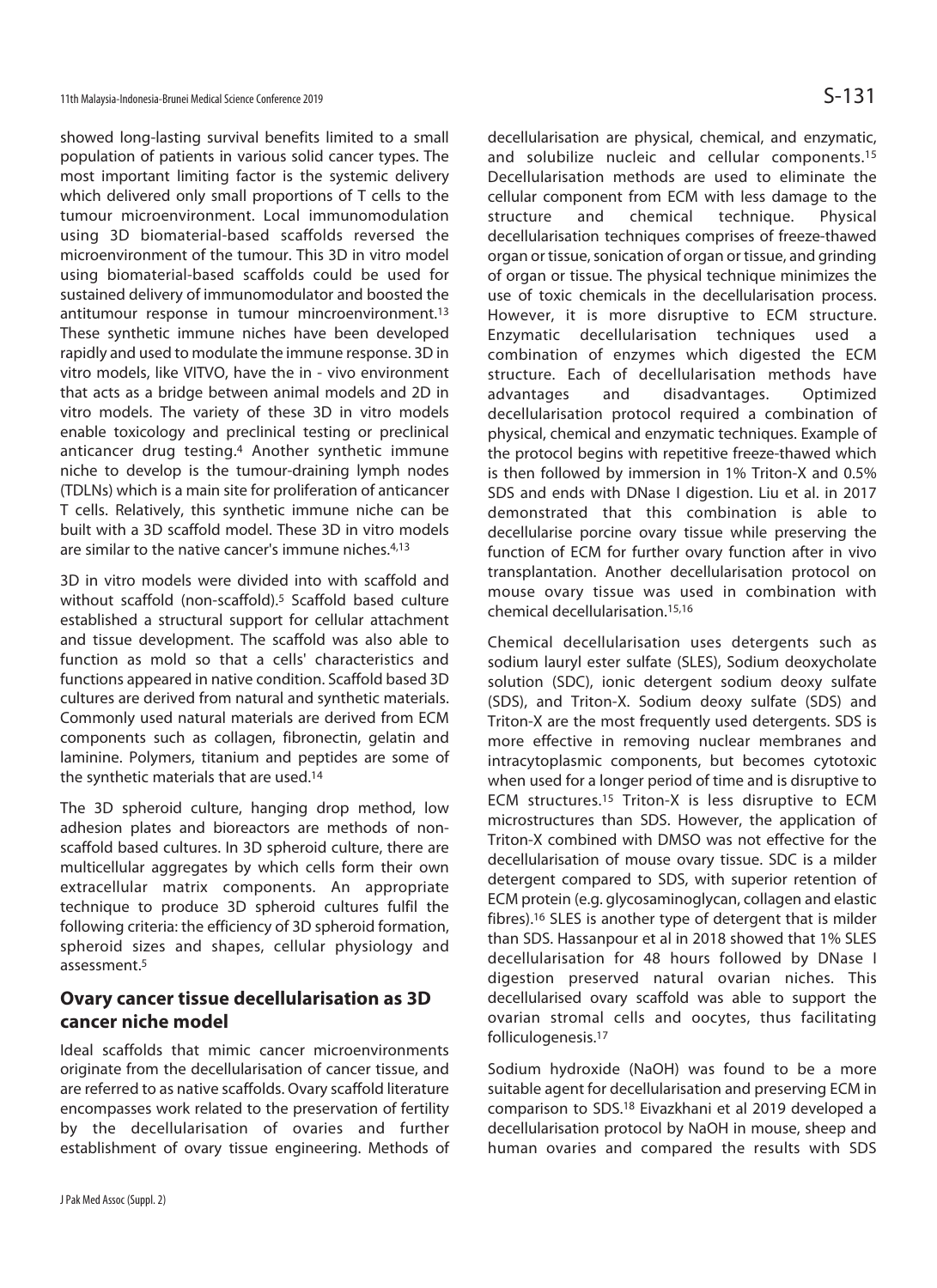decellularisation. Ovary bioscaffolds by NaOH decellularisation have a comparable ECM composition with SDS decellularisation. The recellularisation was more efficient in NaOH decellularised ovaries. This difference translates further in favour of follicular reconstruction and maintaining cell viability superior than SDS.18

## **CSC in 3D cancer ovary niche for new drug testing**

Cancer stem cells (CSC) have been identified as the cell source of cancer relapse in chemo/radio-resistant cells in heterogeneous cancer cell populations. Incorporating CSC in 3D reconstructed microenvironments could reveal novel anti-cancer drug discovery. CSC niches are composed of physical environments and chemical environments such as Matrigel, laminine and cells such as stromal cells. Hypoxia induces the activation of HIF-1 and HIF-2 signalling pathways via inhibition of DNA binding 1 (ID2)-dependent-Von Hippel Lindau (VHL) inactivation. HIF signalling is required for maintenance of CSC. Matrigel provides a complete environment for the differentiation of CSC. Laminine increased CSC proliferation, self-renewal and tumorigenic capacity. Co-culture CSC with stromal cell components created the molecular composition closed with the in vivo cancer condition.19

3D CSC niches can be reconstructed in vitro with or without scaffolds. The scaffold approach uses natural or synthetic scaffolds. Natural scaffolds, such as collagen or gelatin-hydrolysis (product of collagen) function as structural support for CSC or as a carrier for CSC. Another natural scaffold (e.g. Elastin) is more flexible than collagen and has been used for CSC 3D culture. Fibrinogen or fibrin coated the CSCs for superior matrix-cell interaction by binding to integrin. Silk which consists of sericin has the capacity to bind fibrillar components together. Polysacharide based natural scaffolds (e.g. agarose, alginate, HA and chitosan) have been applied as well in 3D CSC culture and assays. The combination of natural scaffolds or mixed scaffolds have shown enhanced strength, cell adherence, compatibility, low immunogenicity and are biodegradable. The limitations of natural scaffolds are nutrient diffusion and the variability of culture results. Synthetic scaffolds overcome those limitations by an engineered-design matrix, such as L-lactic acid, poly(lactide-co-glycolide) (PLGA), polycaprolactone (PCL) or PEG-hydrogel.19

Creating 3D CSC niches without scaffolds uses bioengineering with the usage of stirred tank bioreactors, ultra-low attachment plates, and hanging drop plates. Biomimetic nano-cilia and microfluidics have included the 3D culture of ovarian cancer cell lines. This

microenvironment enables real time monitoring of cancer cell differentiation and epigenetic reprogramming.19

## **Conclusion**

The 3D ovary cancer niche provides a platform for further anticancer drug and immunotherapy testing. Incorporation of cancer stem cells in the decellularized ovary cancer niche enables real time monitoring of cancer cells behaviour and activity. This microenvironment mimic in vivo conditions in ovarian cancer patients.

**Acknowledgement:** Funding for this research was obtained from the Ministry of Research Technology and the Higher Education Republic of Indonesia through PDUPT Universitas Indonesia, Research Grant 2019, contract number NKB-1560/UN2.R3.1/HKP.05.00/2019, with principal investigator Radiana Dhewayani Antarianto.

**Disclaimer:** Summary of this article has been presented as poster presentation in 11th MIB conference 2019 at IMERI UI.

**Conflict of Interest:** The authors have no relevant affiliations or financial involvement with any organization with the subject matter or materials discussed in the manuscript.

**Funding Disclosure:** Funding for this research was obtained from the Ministry of Research Technology and the Higher Education Republic of Indonesia through PDUPT Universitas Indonesia, Research Grant 2019, contract number NKB-1560/UN2.R3.1/HKP.05.00/2019, with principal investigator Radiana Dhewayani Antarianto.

#### **References**

- 1. Langhans SA. Three-Dimensional in Vitro Cell Culture Models in Drug Discovery and Drug Repositioning. Front Pharmacol 2018;9:e6. doi: 10.3389/fphar.2018.00006.
- 2. Arrowsmith J. Trial watch: phase III and submission failures: 2007- 2010. Nat Rev Drug Discov 2011;10:87. doi: 10.1038/nrd3375.
- 3. Aziz MF. Gynecological cancer in Indonesia. J Gynecol Oncol 2009;20:8-10. doi: 10.3802/jgo.2009.20.1.8.
- 4. Candini O, Grisendi G, Foppiani EM, Brogli M, Aramini B, Masciale V, et al. Author Correction: A Novel 3D In Vitro Platform for Pre-Clinical Investigations in Drug Testing, Gene Therapy, and Immuno-oncology. Sci Rep 2020;10:1845. doi: 10.1038/s41598- 020-57846-6.
- 5. Joseph JS, Malindisa ST, Ntwasa M. Two-dimensional (2D) and three-dimensional (3D) cell culturing in drug discovery. IntechOpen 2018;2018:e81552. DOI: 10.5772/intechopen.81552
- 6. Fujisawa M, Moh-Moh-Aung A, Zeng Z, Yoshimura T, Wani Y, Matsukawa A. Ovarian stromal cells as a source of cancerassociated fibroblasts in human epithelial ovarian cancer: A histopathological study. PLoS One 2018;13:e0205494. doi: 10.1371/journal.pone.0205494.
- 7. Kalluri R. The biology and function of fibroblasts in cancer. Nat Rev Cancer 2016;16:582-98. doi: 10.1038/nrc.2016.73.